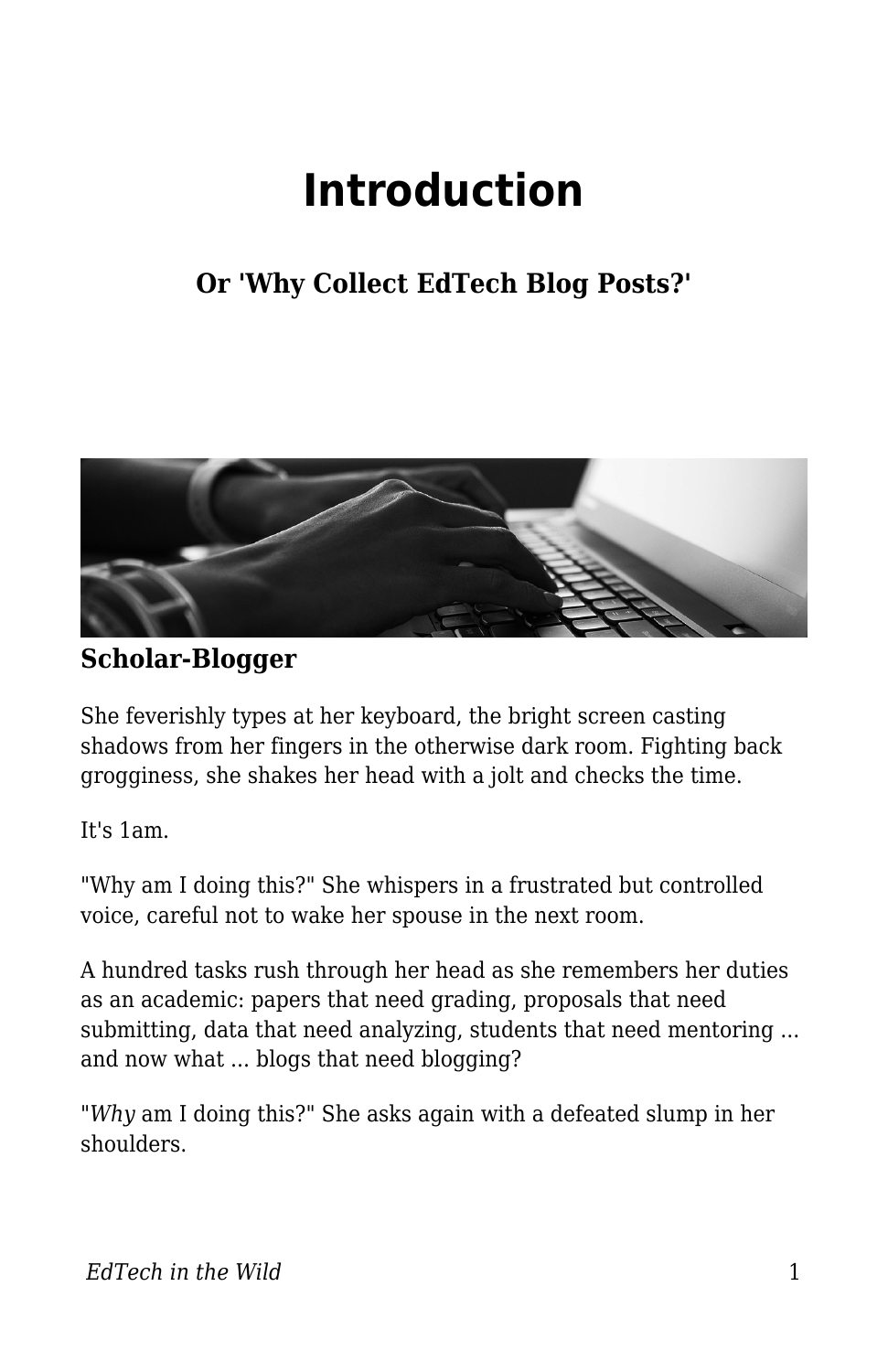She knows that her department chair or her dean will never read the blog. She also knows that even if a thousand people read her post and were inspired to solve important problems, there's no way to make a tenure committee see that the practice has value.

"If it doesn't yield a publication or grant funding, then it's not worth doing," they would say with a patronizing air, and they'd have a point ... at least as far as tenure and promotion are concerned.

*Then why do it? Why carve out my precious time to blog when I could be taking this idea and shaping it into an article in a reputable journal?*

She smiles wryly as she slowly presses the "Submit" button.

*Probably because I actually want people to read it.*

The first time someone recognized my name from my academic work was as a graduate student. I was sitting at my computer in an office where I worked my 30-hour-a-week job as a graduate assistant. A student from another department had dropped in and was conversing with my colleague about a technology issue when all of a sudden he blurted across the room:

"Wait, are you Royce Kimmons?"

I replied with a hesitant and quizzical "Yes..."

He explained: "I just watched your YouTube video on TPACK. It was great!"

I'd like to pretend that these situations arise frequently, but they don't, and I'd like to pretend that for every citation that one of my peer-reviewed research articles receives a group of knowledge-hungry educators was edified by its scientific rigor, but I know that doesn't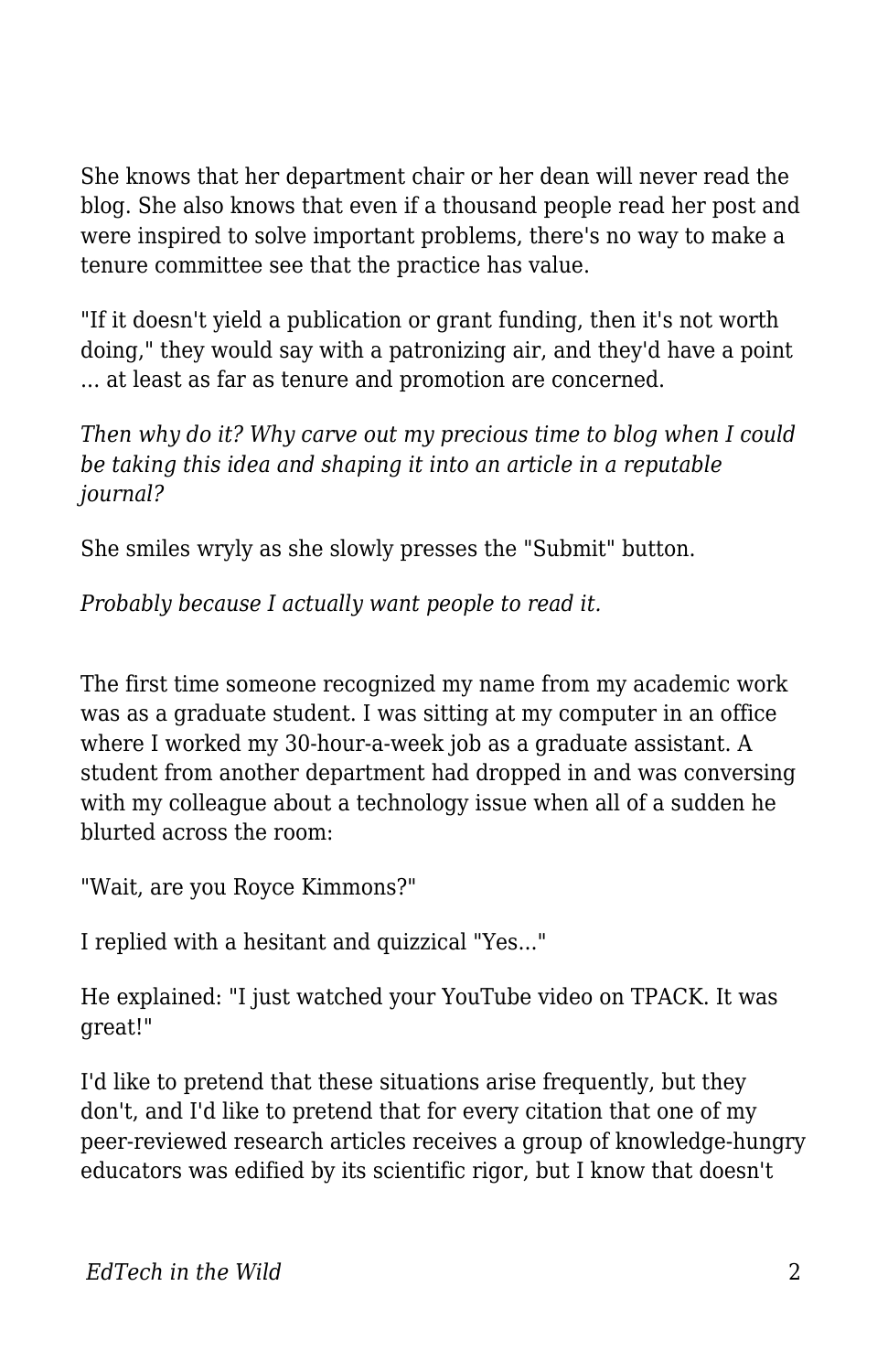## happen either.

In fact, in the same timeframe that it took my most widely-cited article to garner a measley 200 citations, [that unscripted YouTube video](https://www.youtube.com/watch?v=0wGpSaTzW58) [\[https://edtechbooks.org/-BdY\],](https://www.youtube.com/watch?v=0wGpSaTzW58) which I made in 5 minutes for no other reason than to test out a new document camera, had received over 80,000 views.

Honestly, I didn't even like that video. It was sloppy, inaccurate, nasal, and meandering. It had low production value, and it didn't get into any of the complexities that we academics relish. It was simplistic, fast, and dirty ... and yet, that's probably why it has had a greater reach than (likely) all of my carefully-crafted research studies, despite the fact that those underwent rigorous peer review and have been published in many top journals.

Rather, that video seems to be valuable and useful to people precisely because it's raw and wild, without access barriers and without the pretense and sophistry that we often use to dress up research articles in the pomp and circumstance that academia has taught us knowledge artifacts deserve.

In short, the value of information resources in a digitally-networked world plays by fundamentally different rules than academics are used to, and our institutions (ahem ... tenure and promotion) and publishing venues are ill-equipped to grapple with these new realities.

I'm not saying anything new here, because just about everyone recognizes that our current and evolving knowledge ecosystem plays by different rules than previous historical paradigms have and that there may be inherent tensions between doing scholarship that is highly-rigorous and nuanced and doing scholarship that appeals to a mass audience. But this leads us to a point of fateful decision:

Do we, on the one hand, ignore these new realities that shape the impact of our scholarly work in the world, or do we alternatively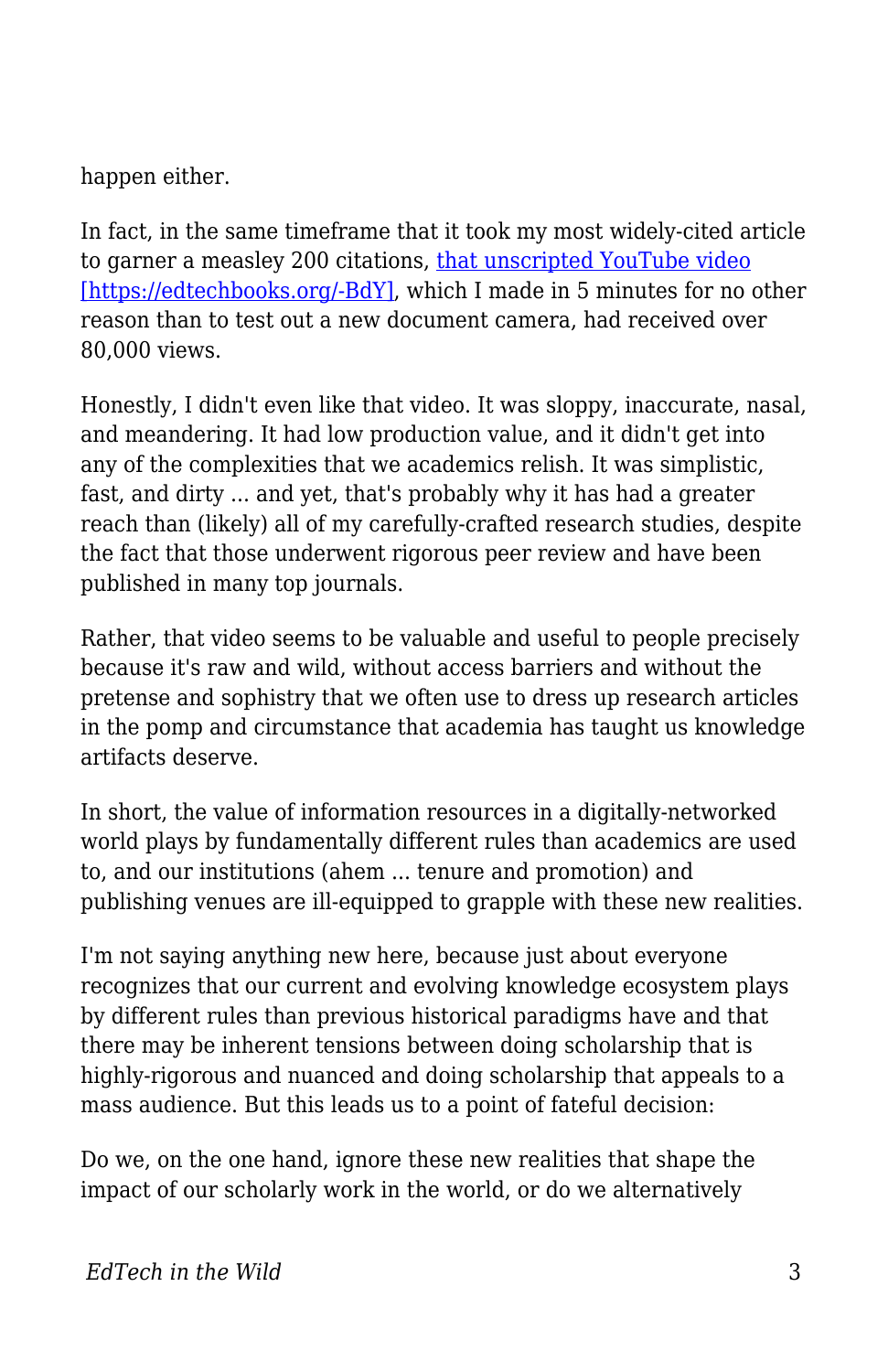embrace them, enshrine them, and move forward recognizing that the (potentially) simplistic, fast, and unregulated artifacts of a wild web may be some of the most impactful information resources of our age?

The former ignores emerging realities of a digital world, while the latter invites a legitimacy crisis for scholarship.

The fact that you are even reading this now means that you, like me, are probably at least intrigued by the latter option, because otherwise, why would you be reading an openly published book that has not undergone peer review or relied upon the heretofore established orthodoxies of academic publishing?

Maybe it's because you recognize with me that some of the most important dialogue happening today isn't happening within the confines of academic journals but is unfolding daily on scholars' blogs, on Twitter, and on Facebook, and that much of that dialogue is inherently unpublishable (e.g., too radical) or simply unfolds too quickly to be captured in journals (e.g., by the time any research was published on MySpace, MySpace was already obsolete).

This book represents my own first attempt at dealing with this issue by collecting and enshrining the words of various bloggers in our discipline in a way that represents and signals value toward the diversity of voices in our scholarly community. As such, I have engaged in this work as a miniscule attempt at subverting academic publishing expectations for the purpose of helping the reader to understand some of the real history of the educational technology field as it has unfolded "in the wild" or on the web through artifacts that traditionally would not otherwise be aggregated, published, and cited.

In this volume, I've collected various blog posts from educational technology scholars and leaders. My process went as follows:

1. In January 2019, I solicited blog and post nominations from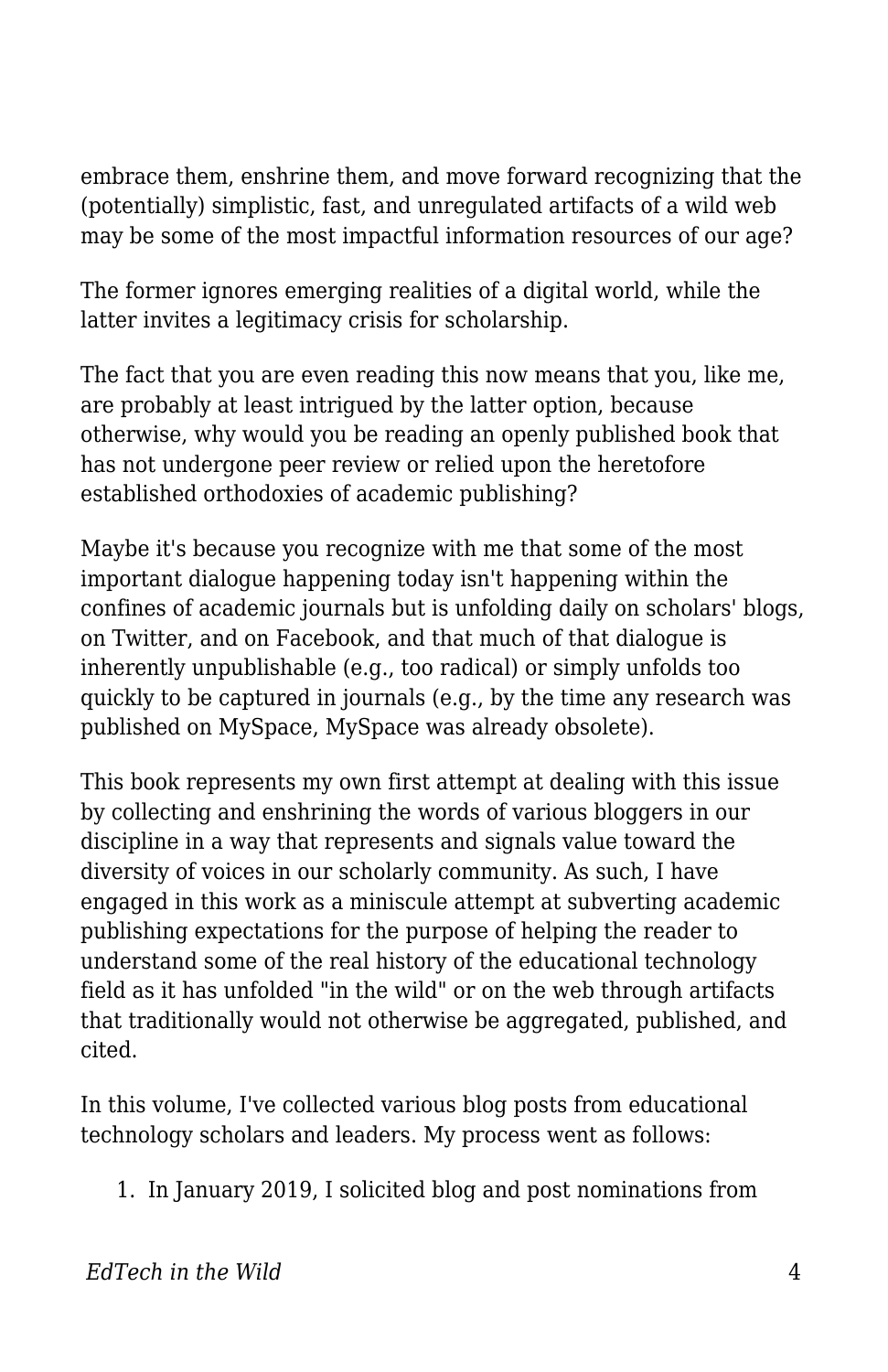educational technology folks on Twitter via a communityeditable Google Spreadsheet;

- 2. I utilized the [Moz online service \[https://moz.com/\]](https://moz.com/) to identify the posts from each blog that were most often linked to from another domain as a proxy for determining what might be the most impactful posts from each blog;
- 3. I read through all nominated blog posts and the top three to five posts provided by Moz to identify those that most closely fit the goals of this volume;
- 4. I included up to two posts from each nominated author (for the purpose of ensuring inclusivity of diverse voices over dominance by a few voices);
- 5. When necessary (i.e., when posts were not shared under an [open license \[https://edtechbooks.org/-MQu\]\)](https://edtechbooks.org/wild/licensing), I contacted the authors of these posts for permission to include them in the volume as well as to solicit biographical information;
- 6. And then I coded and organized these posts under an emergent set of categories to provide some semblance of structure and narrative between them without (hopefully) losing the valuable messines and rhizomatic nature of the history of the field.

Not all selected authors responded to my request for permission to include their posts in this volume, and it is certainly the case that there are many, many other important and influential EdTech bloggers out there whose work is worthy of inclusion in this volume but was not included. Though this book is a first, finite attempt at gathering some of these artifacts, I hope that others will engage in similar pursuits to collect additional blog posts to address the necessary omissions that my own limited approach necessitated.

I have organized included blog posts under the following four topical sections to aid my readers' navigation and understanding, though the sections are by no means exclusive of one another, and each blog post could meaningfully be included under more than one section: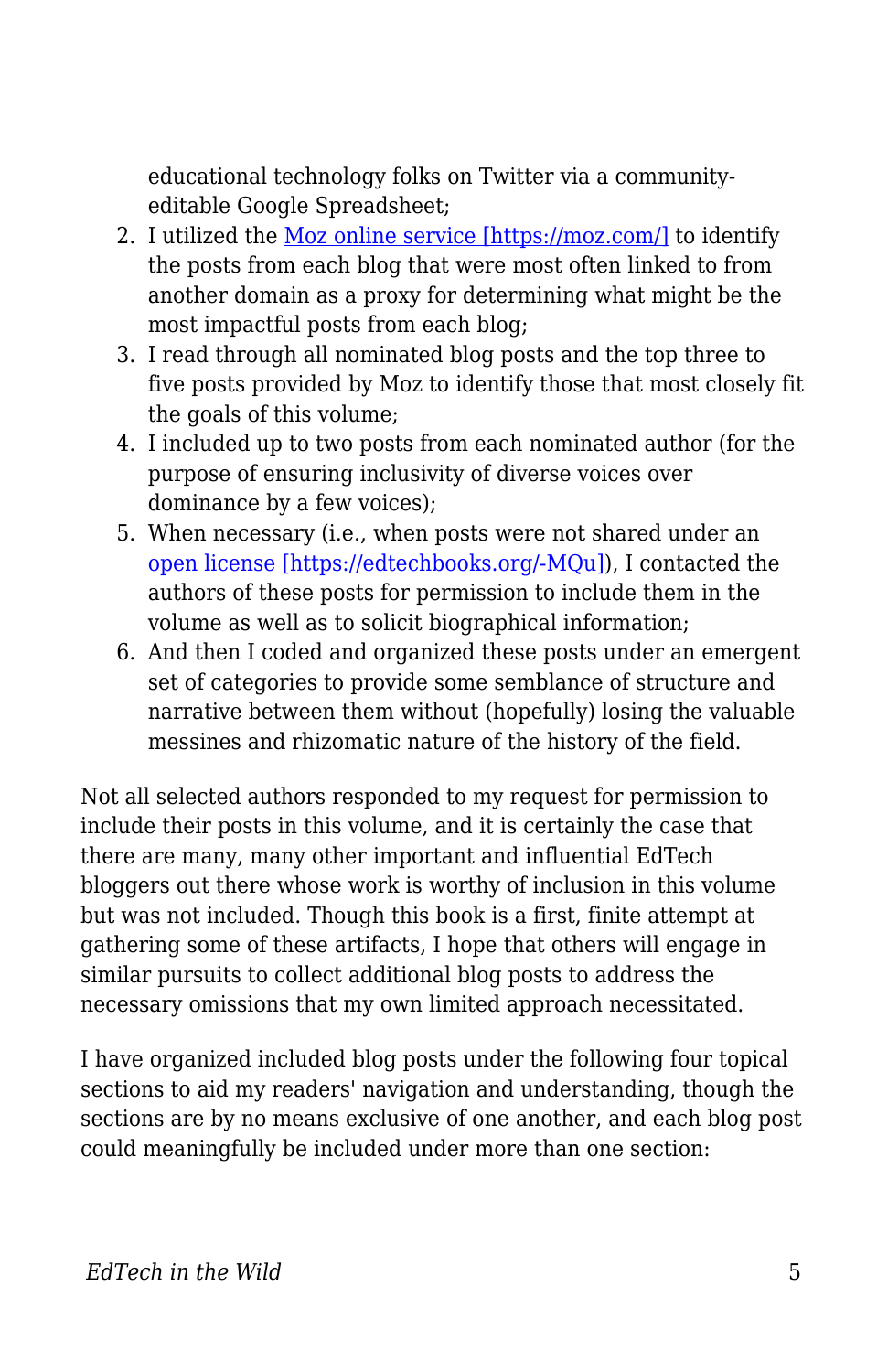- A. [Innovation & Disruption \[https://edtechbooks.org/-wve\]](https://edtechbooks.org/wild/innovation_disruption)
- B. [Openness & Sharing \[https://edtechbooks.org/-snf\]](https://edtechbooks.org/wild/openness_sharing)
- C. [Identity & Participation \[https://edtechbooks.org/-gMF\]](https://edtechbooks.org/wild/identity_participation)
- D. [Equity & Power \[https://edtechbooks.org/-HoN\]](https://edtechbooks.org/wild/equity_power)

A description of the topics is provided on each section's introduction page, and I have also provided a [List of Author Blogs and Twitter](https://edtechbooks.org/wild/author_links) [Accounts \[https://edtechbooks.org/-IFW\]](https://edtechbooks.org/wild/author_links), which lists each author along with their Twitter and blog information; an [Index by Author](https://edtechbooks.org/wild/author_list) [\[https://edtechbooks.org/-zhC\],](https://edtechbooks.org/wild/author_list) which lists all authors and their accompanying blog posts; and an [Index by Topic](https://edtechbooks.org/wild/index) [\[https://edtechbooks.org/-yTH\]](https://edtechbooks.org/wild/index), which lists common keywords across blog posts along with links to the paragraphs within the posts in which the terms are mentioned. I have also provided some appendices, which include a [List of EdTech Blogs](https://edtechbooks.org/wild/list_of_blogs) [\[https://edtechbooks.org/-NPD\],](https://edtechbooks.org/wild/list_of_blogs) both included and not included, and [Recommendations for Formal Learning \[https://edtechbooks.org/-](https://edtechbooks.org/wild/recommendations) [Cwi\],](https://edtechbooks.org/wild/recommendations) which provides some activity ideas for using this book in a classroom setting.

Furthermore, I have tried to maintain similar formatting in each blog post as is present in the original, and links to original blog posts are provided whenever possible. I have similarly tried to keep typographic corrections minimal (e.g., not converting everything to APA formatting) so as to maintain much of the "wild" flavor of the posts themselves.

And finally, a note on my own motivations and vision for doing this.

As a pre-tenure faculty member, I began this work knowing fully that it would not "count" for anything, that there would be no academic gold stars, and that many of my colleagues would not view this process or its product as valuable in the least. And yet, I feel that this project has been worthy of such prioritization and attention precisely because these blog posts represent diamonds in the academic rough: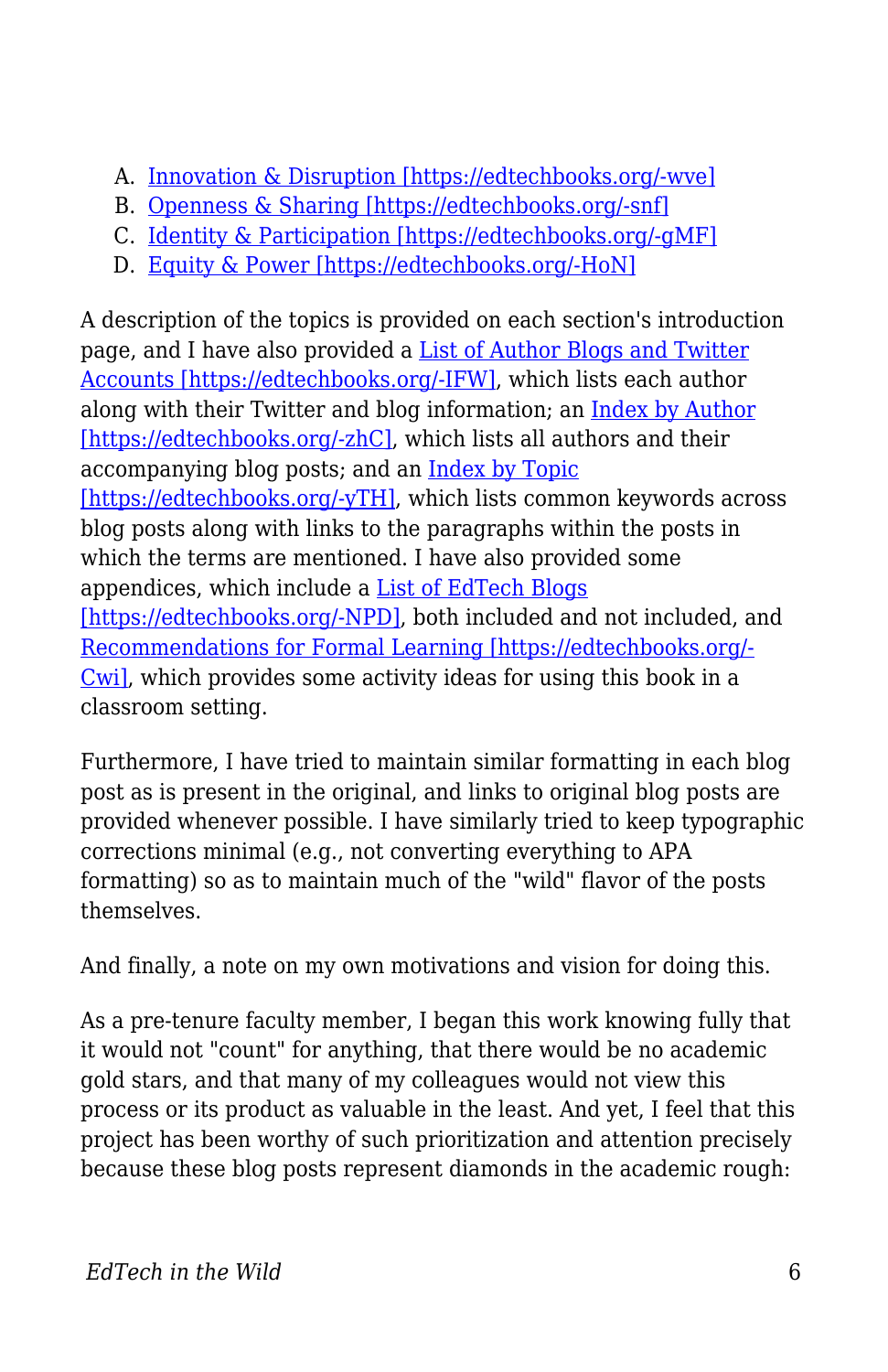words and ideas that are worthy of our scholarly attention but that are often ignored because of where they come from - the non-peerreviewed spaces of personal blogs.

If not already, I hope that this value will become evident to you as you make your way through each post and grapple with the ideas, stories, and voices that each one represents. After all, the world is full of stories, and one cannot understand what educational technology has been or what it is now without hearing and understanding those stories.



Kimmons, R. (2019). *EdTech in the Wild*. EdTech Books. Retrieved from https://edtechbooks.org/wild



**[CC BY:](https://creativecommons.org/licenses/by/4.0)** This work is released under a